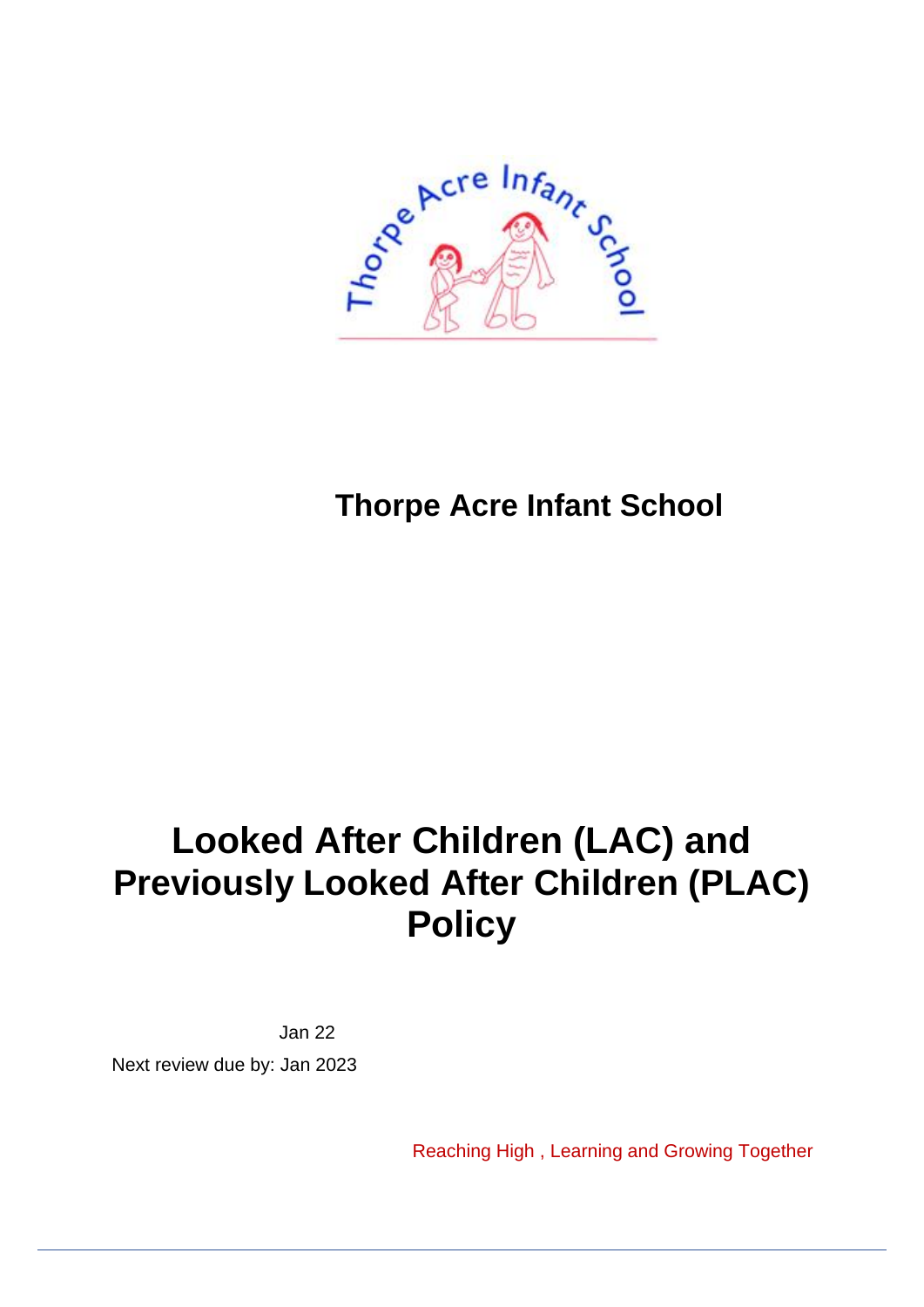#### **Safeguarding Statement**

At Thorpe Acre Infant School we respect and value all children and are committed to providing a caring, friendly and safe environment for all our pupils so they can learn, in a relaxed and secure atmosphere. We believe every pupil should be able to participate in all school activities in an enjoyable and safe environment and be protected from harm. This is the responsibility of every adult employed by, or invited to deliver services at Thorpe Acre Infant School. We recognise our responsibility to safeguard all who access school and promote the welfare of all our pupils by protecting them from physical, sexual and emotional abuse, neglect and bullying.

#### **GDPR Statement**

The school has arrangements in place to ensure that all personal data records held by the school are obtained, processed, used and retained in accordance with the principles of data protection (based on the Data Protection Acts).

#### **Equality Impact Statement**

We have carefully considered and analysed the impact of this policy on equality and the possible implications for pupils with protected characteristics, as part of our commitment to meet the Public Sector Equality Duty (PSED) requirement to have due regard to the need to eliminate discrimination, advance equality of opportunity and foster good relations.

#### **Contents**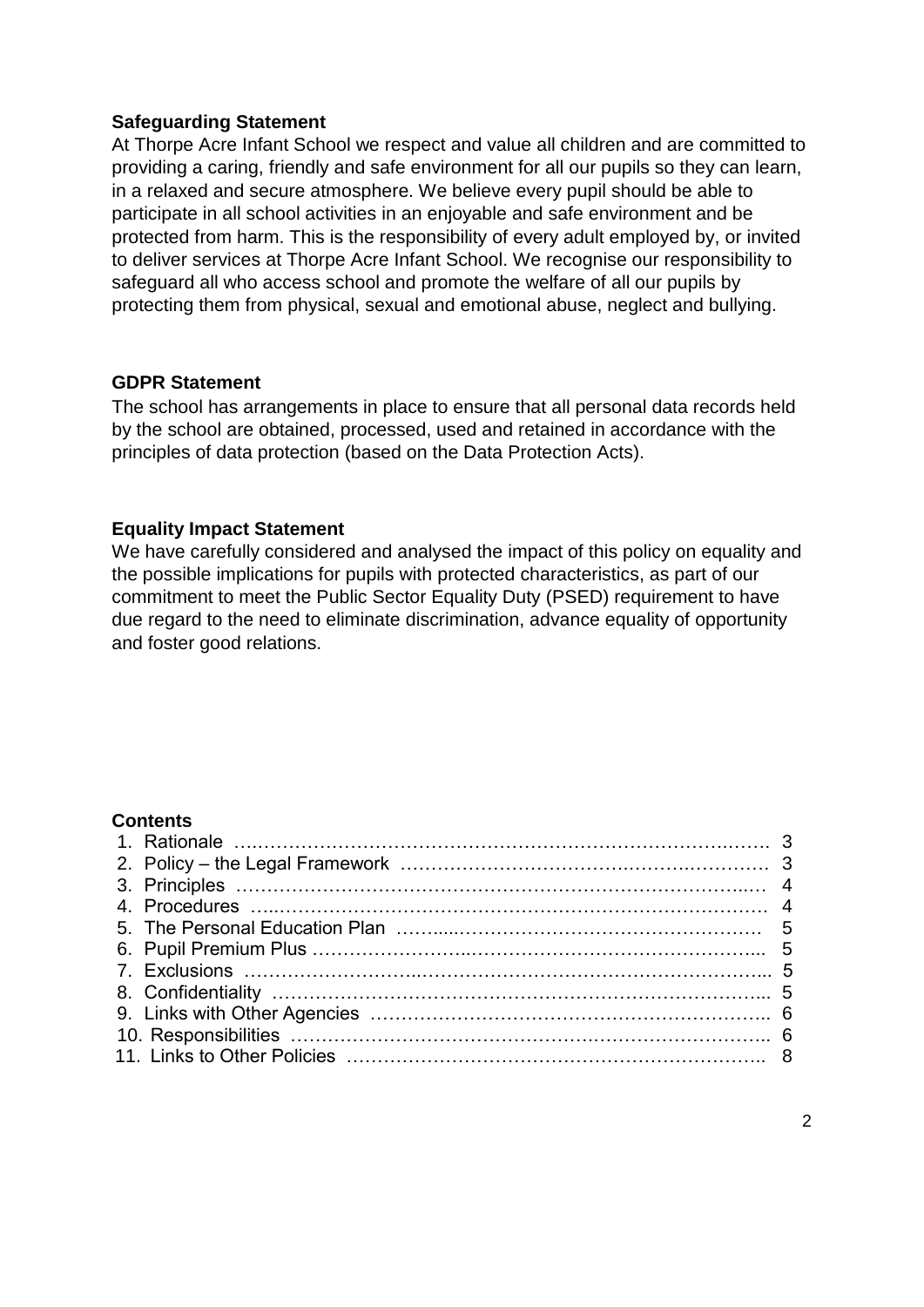#### **1. Rationale**

Thorpe Acre Infant School (TAIS) recognises that LAC and PLAC can experience specific and significant disadvantages within a school setting. We are committed to ensuring that they reach their potential in all areas. We recognise that LAC and PLAC may have faced significant trauma in the form of adverse childhood experiences (ACES) including abuse, neglect, loss and/or rejection. When children are exposed to these adverse and stressful experiences it can have a long-lasting impact on their learning, as well as on their ability to think and to interact with others.

Despite having as broad a range of abilities as their peers, national progress and attainment data clearly shows that LAC and PLAC are at greater risk of exclusion and are particularly vulnerable to underachievement. Helping LAC succeed and providing a better future for them is a key priority in our school.

TAIS believes that the educational experience of all children should be positive and powerful and aims to provide a learning environment in which every LAC and PLAC can be successful. We believe that this school has a major part to play in ensuring that LAC can be healthy, stay safe, enjoy, achieve, make a positive contribution to society and achieve economic wellbeing.

TAIS recognises school can be a source of stability for children who may have been subject to emotional distress and disruption and can be the place where children maintain friendships and a place where they feel safe and thrive.

## **2. Policy – the Legal Framework**

#### **Looked after children (LAC)**

The term 'looked after' has a specific, legal meaning, based on the Children Act 1989: a child is 'looked after' by a local authority if they fall into one of the following:

- Is provided with accommodation, for a continuous period of more than 24 hours (Children Act 1989, Section 20 and 21)
- Is subject to a care order (Children Act 1989, Part IV)
- Is subject to a placement order.

#### **Previously LAC children (PLAC)**

PLAC children are those who:

- Are no longer LAC by a local authority in England and Wales (as defined by the Children Act 1989 or Part 6 of the Social Services and Well-being (Wales) Act 2014) because they are the subject of an adoption, special guardianship or child arrangements order or
- Were adopted from 'state care' outside England and Wales. 'State care' is care provided by a public authority, a religious organisation, or any other organisation whose sole or main purpose is to benefit society.

Every local authority is required to appoint an officer to make sure that their duty to promote the educational achievement of LAC and PLAC is properly discharged. This person is called the Virtual School Head (VSH).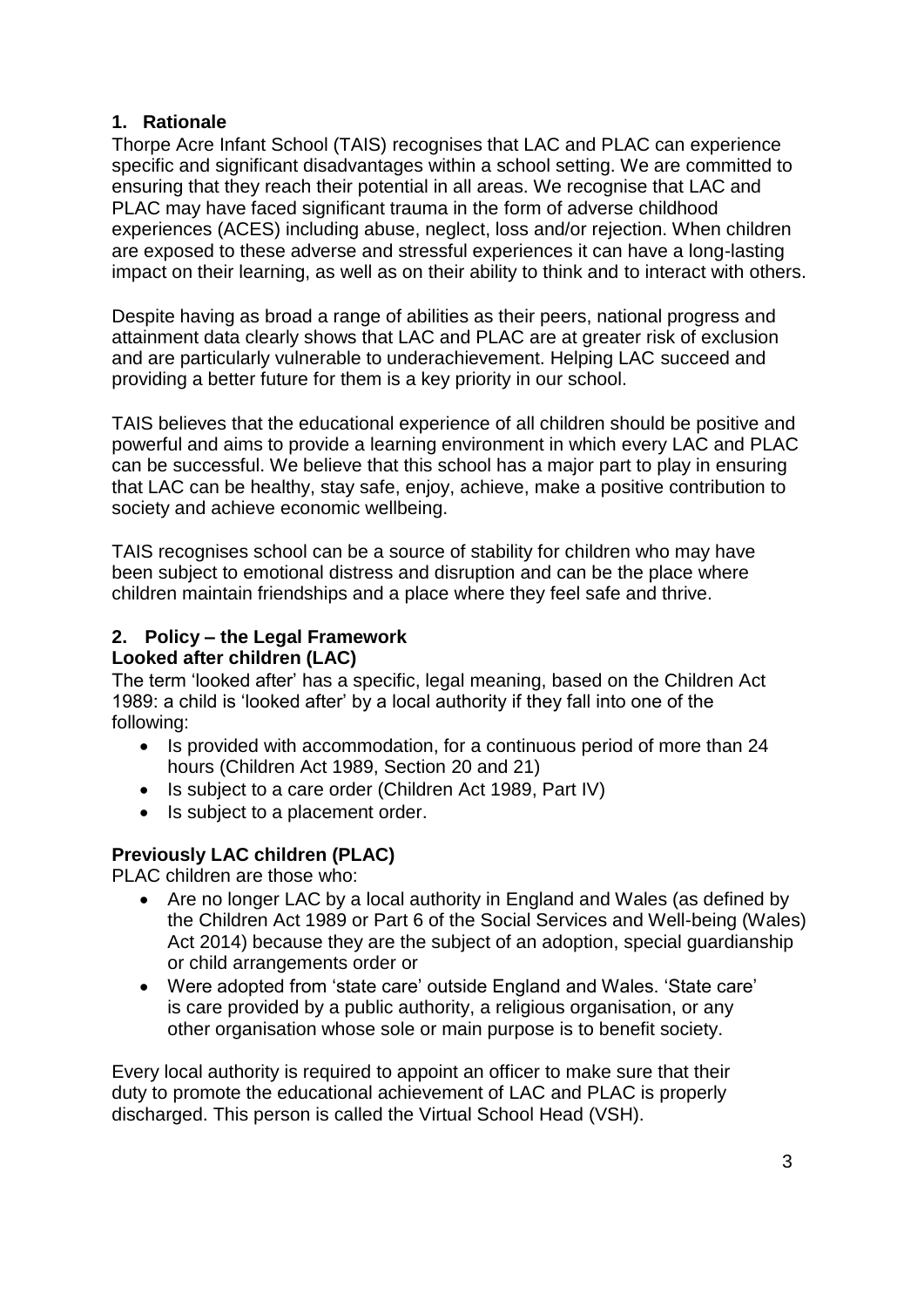The duties of the VSH are defined in the DfE statutory guidance "*Promoting the education of looked after children and previously looked after children*" (Feb 2018).

The governing body of TAIS ensures that an appropriately qualified and experienced member of staff undertakes the responsibilities within the school to promote the educational achievement of LAC and PLAC on the school's roll; this person is the 'designated teacher' (DT). The duties of the DT are defined in the DfE statutory guidance "*The designated teacher for looked after and previously lookedafter children*" (Feb 2018).

# **3. Principles**

TAIS is committed to enhancing the achievement and welfare of LAC and PLAC in the following ways:

- Ensuring staff awareness of, and sensitivity to, the difficulties and educational disadvantages of LAC and PLAC
- Providing a climate of acceptance and challenging negative stereotypes
- Having high expectations for the child and ensuring equal access to a balanced and broadly-based education that meets the needs of the individual child
- Ensuring that LAC and PLAC have the opportunity to participate fully in all aspects of the school, including the curriculum and extra-curricular activities
- Ensuring LAC have a PEP that addresses all aspects of education including health and wellbeing and ensures that appropriate support is in place to promote progress
- Ensuring that carers/parents, social workers and virtual school staff (where relevant) are kept fully informed of their child's progress and attainment
- Ensuring that LAC and PLAC are involved, where practicable, in decisions about their education, including affecting their future provision
- Maintaining and respecting the child's confidentiality wherever possible
- Ensuring an appropriately trained DT is appointed, who will be responsible for all LAC and PLAC
- Prioritising a reduction in exclusions and promoting attendance
- Ensuring discretion when addressing a child's care status and ensuring there is sensitivity to the background of children who are looked after, especially regarding schoolwork on "family".

# **4. Procedures**

# **Admissions**

TAIS welcomes all LAC.

All LAC and PLAC should have the highest priority within school admission arrangements. Our school recognises that LAC and PLAC are an 'excepted group' and will be prioritised in our oversubscription criteria following the DfE Admissions Code (Admissions of Looked After Children (England) Regulations 2006).

Due to care placement changes, LAC children may enter the school mid-term. It is vital that these pupils are given a positive welcome. If necessary, they may need to be offered additional support and pre-entry visits to help them settle.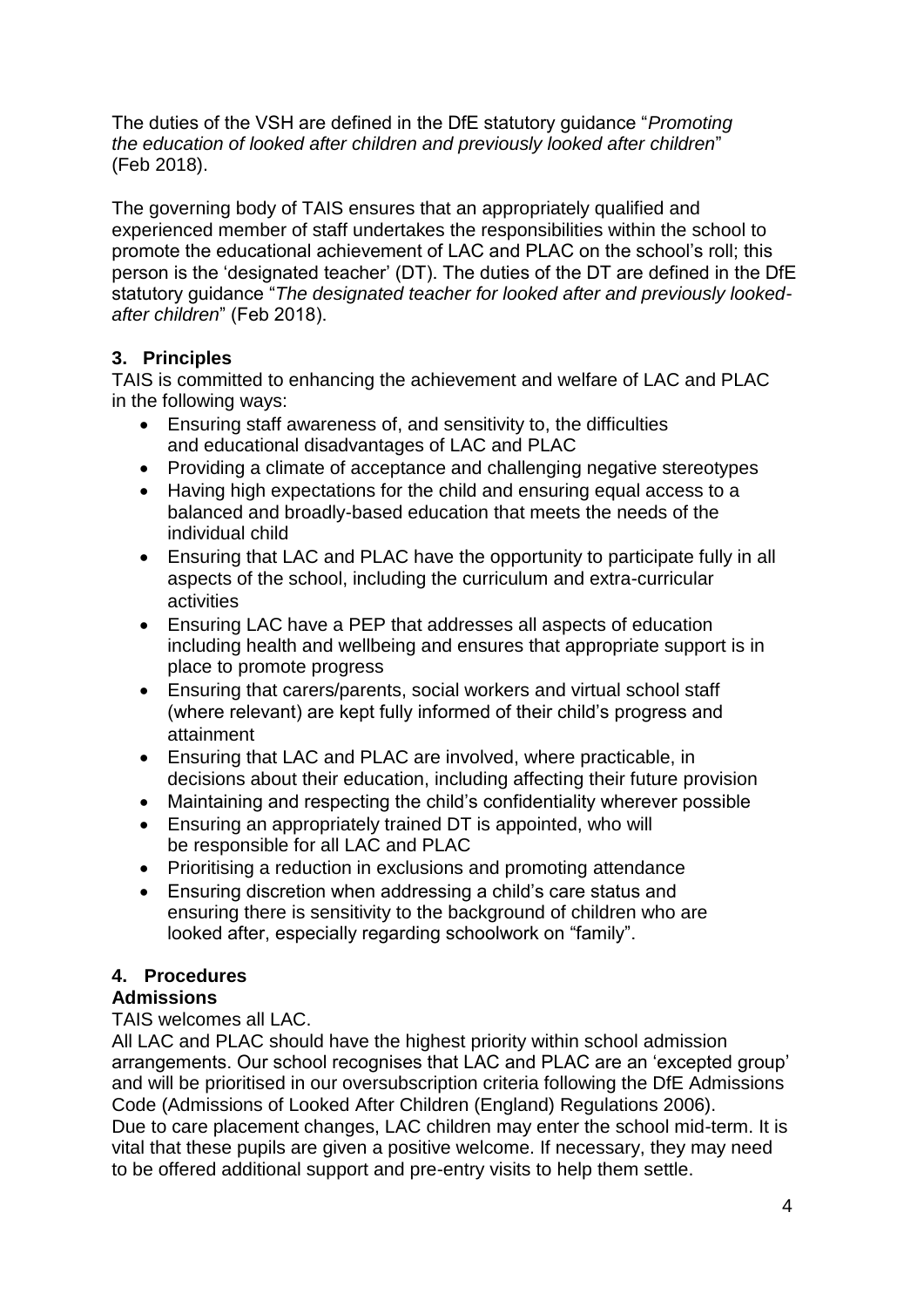## **5. The PEP (Personal Education Plan)**

A PEP will be initiated within 20 school days of the LAC starting at the school or being taken into care and will be reviewed regularly and as necessary (at least termly and within 6 months of the previous PEP). The PEP will provide a regular opportunity to review progress, note any concerns, ensure appropriate support is in place and set SMART targets. The child should be involved in their PEP by attending the meeting and/or sharing their views or in another way (e.g. gathered by the DT before the meeting).

Robust arrangements will be in place to ensure that any undiagnosed Special Educational Needs and/or Disabilities (SEND) are reflected in the PEP and addressed through the SEND framework as soon as possible.

#### **6. Pupil Premium Plus (PPP)**

PPP for LAC will be delegated to schools by the relevant virtual school. PPP funding will be allocated to support appropriate provision for individual LAC, meeting the objectives set out in this policy and the child's PEP. TAIS will work in partnership with the child's Virtual School to ensure that LAC receive the full range of support to which they are entitled to enable them to make progress and achieve in all aspects of school life.

For PLAC, the PPP funding will go directly to the school's budget if the child is listed as PLAC on the January census. The use of this funding will be identified in consultation with the child and their parents.

#### **7. Exclusions**

TAIS recognises that LAC and PLAC are particularly vulnerable to exclusions. Where a LAC/PLAC is at risk of exclusion, the school will try every practicable means to maintain the child in school. Consultation with social workers, the Virtual School and other relevant parties will be important in identifying strategies to minimise the risk of exclusion.

If an exclusion is unavoidable, the reintegration meeting should consider all possible measures and resources that provide support and prevent further exclusions.

#### **8. Confidentiality**

Many LAC do not want school staff to be aware of their care status because it makes them feel different. We will maintain and respect the child's confidentiality in consultation with the social worker, carer, child and other parties. Once this has been agreed, complete confidentiality is to be maintained and information on LAC will be shared with school staff on a "need to know" basis.

All staff will do their utmost to maintain the child's confidentiality e.g. avoiding reference to their care status/PEP meetings in front of their peers.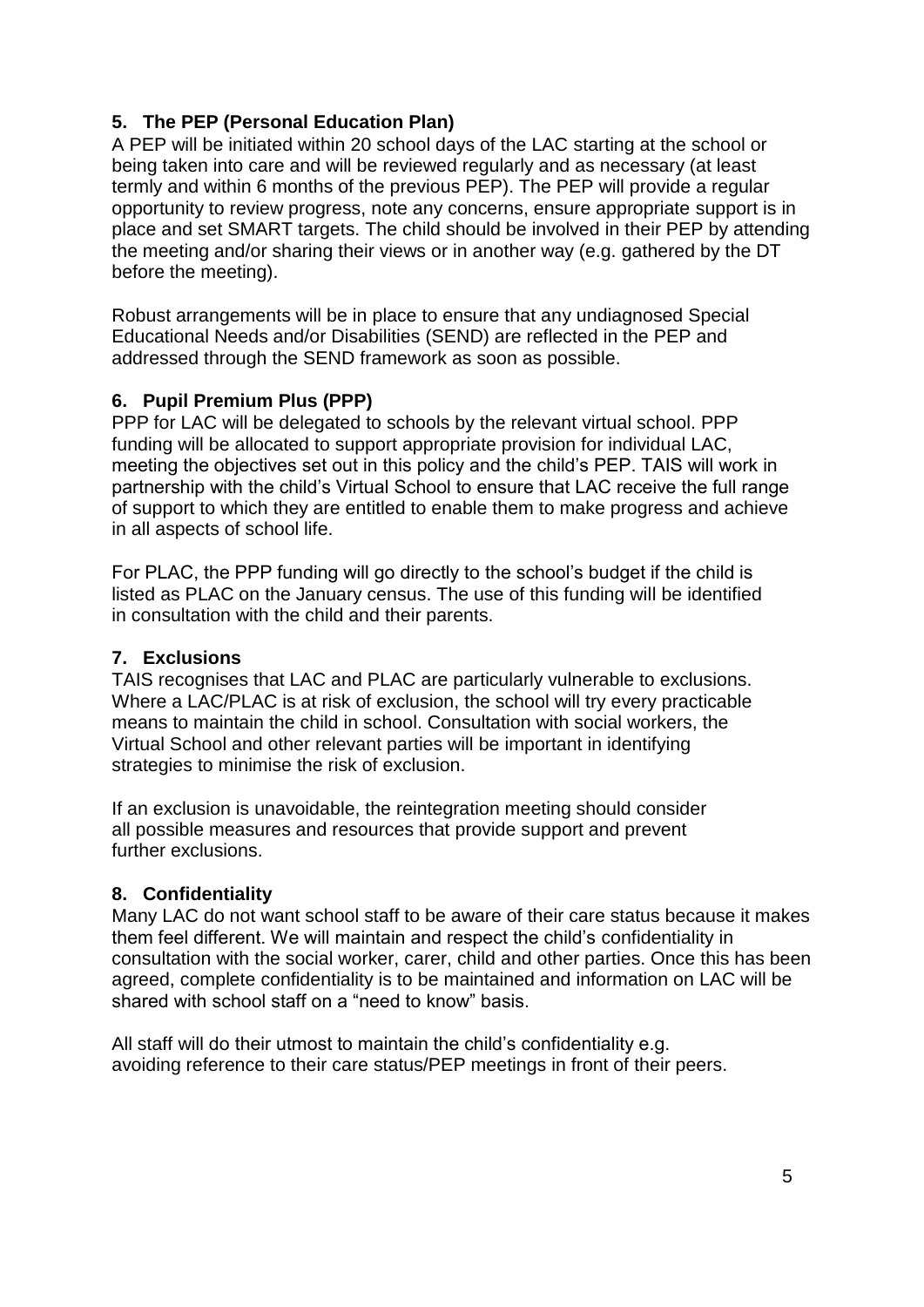#### **9. Links with other agencies**

The school recognises the value of working together with other agencies and organisations and will work closely with colleagues from services involved with LAC and PLAC, such as Social Care teams; virtual schools, Educational Psychology, health services, CAMHS, Youth Offending Teams.

# **10. Responsibility**

# **Governing Body**

All governors should be fully aware of the legal requirements and guidance on the education of LAC and PLAC.

The governing body will appoint a named governor for LAC and PLAC. The named Governor will work in co-operation with the Head Teacher and DT as the named staff responsible for implementing this policy.

The named Governor should:

- Ensure the school has a coherent policy for LAC and PLAC that is regularly reviewed in light of the relevant statutory guidance and that other school policies support their needs
- Ensure that the school has a DT, and that the DT has the necessary time, resources and training to be able to carry out his or her responsibilities
- Ensure LAC have equal access to all areas of the curriculum
- Allocate resources to meet the needs of LAC and PLAC.

The governing body should receive an annual report setting out:

- The number of LAC and PLAC students on the school's roll
- Their attendance, as a discreet group, compared to other pupils
- Their progress and attainment, as a discrete group, compared to other pupils
- The number of fixed-term and permanent exclusions
- The destinations of LAC pupils who leave the school.

The information for this report should be collected and reported in ways that preserve the anonymity and respect the confidentiality of the pupils concerned

#### **Headteacher**

The responsibilities of the Headteacher are:

- To identify a DT for LAC and PLAC. NB it is essential that another appropriate person is identified quickly should the DT leave the school or be absent
- To support the DT in carrying out his/her role by making time available and ensuring that they attend training on LAC
- To ensure that the DT has received appropriate training and has the necessary time and resources to carry out the role
- To ensure that procedures are in place to monitor the admission, progress, attendance and any exclusion of LAC and ensure strategies are in place to address any concerns in these areas
- To report on the progress, attendance and behaviour of LAC to all parties involved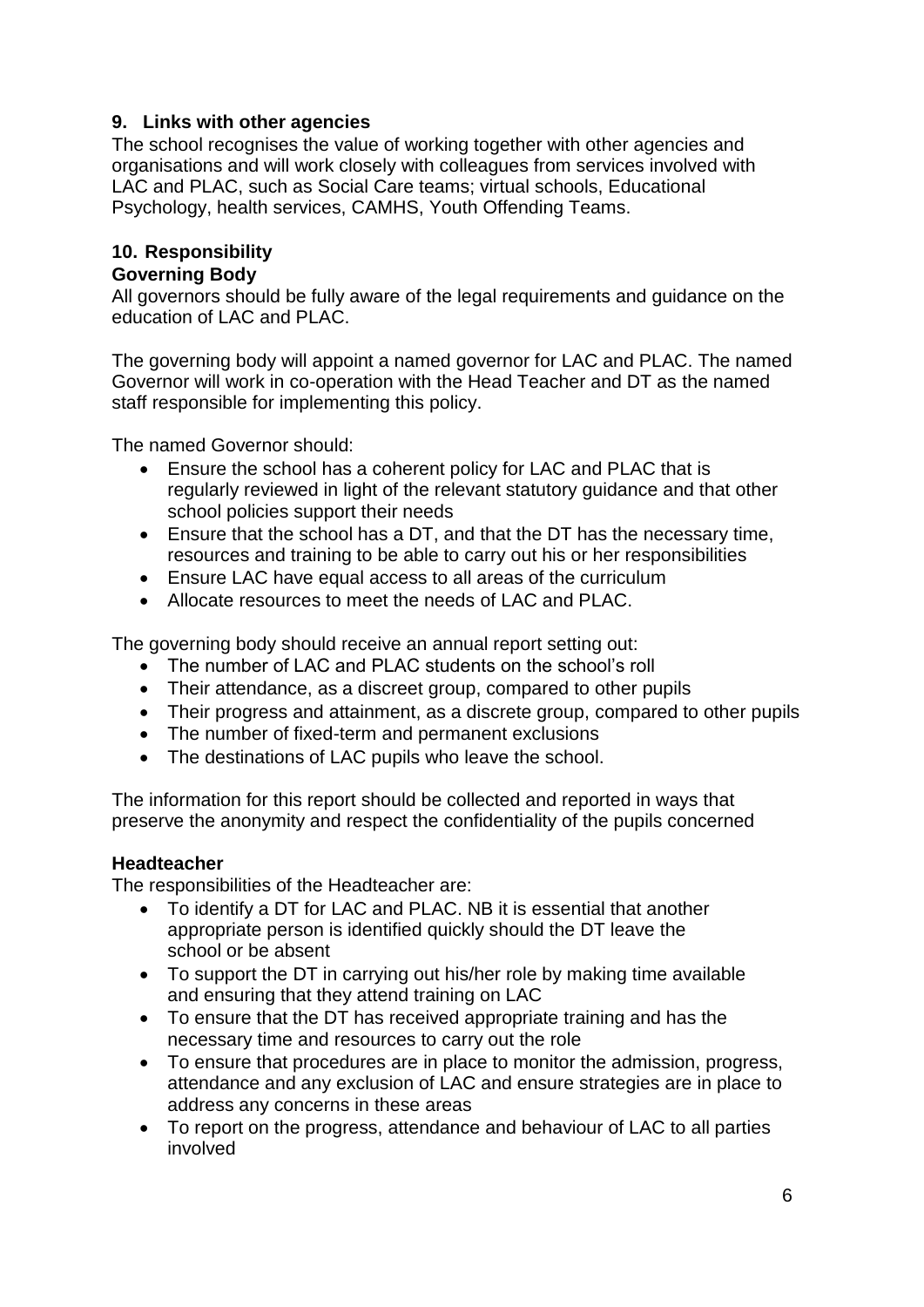- To ensure that all staff receive relevant training about the needs of LAC and PLAC and are aware of their responsibilities under this policy and related guidance
- To ensure that Pupil Premium funding is used effectively to support appropriate provision for individual LAC.

#### **Designated Teacher**

Government Guidance says that the DT should be "*someone with sufficient authority to make things happen, who should be an advocate for LAC and PLAC, assessing services and support, and ensuring that the school Looked After and Previously Looked After Children Policy shares and supports high expectations for them."*

Our Designated Teacher will:

- Understand the role of carers, social workers and other relevant parties, be the named contact for them and maintain regular communication with them
- Understand the role of virtual schools and respond promptly to requests for information
- Act as an advocate for LAC and PLAC in order to maintain high aspirations, allow them equal access to educational opportunities and support with important decisions affecting future life chances
- Ensure a welcome and smooth induction for the child and their carer, using the PEP to plan for that transition in consultation with the child's social worker
- Be pro-active in supporting transition to a new school or phase of education and ensure the speedy transfer of information
- Be responsible for the implementation of the child's PEP and lead in promoting their educational achievement. This includes monitoring academic progress and attendance and ensuring the necessary support is in place to meet the child's learning, social and emotional needs. This may involve working closely with other key members of staff e.g. the SENCO
- Take lead responsibility for ensuring school staff understand the things which can affect how LAC and PLAC children learn and understand the need for positive systems to support them, whilst maintaining appropriately high expectations for their educational achievements
- Ensure that each LAC and PLAC has an identified key adult that they can talk to at school
- Ensure that children are able to discuss their progress and are involved in setting their own targets, have their views taken seriously and are supported to take responsibility for their own learning
- Set up timely meetings with relevant parties where the pupil is experiencing difficulties in school or is at risk of exclusion
- Maintain an up-to-date record of the LAC in school, ensuring all necessary information is passed to other staff as required on a strictly 'need to know' basis and reporting annually to governors, maintaining confidentiality of all LAC and PLAC
- Promote inclusion in all areas of school life and encourage LAC to join in extracurricular activities and out of school learning